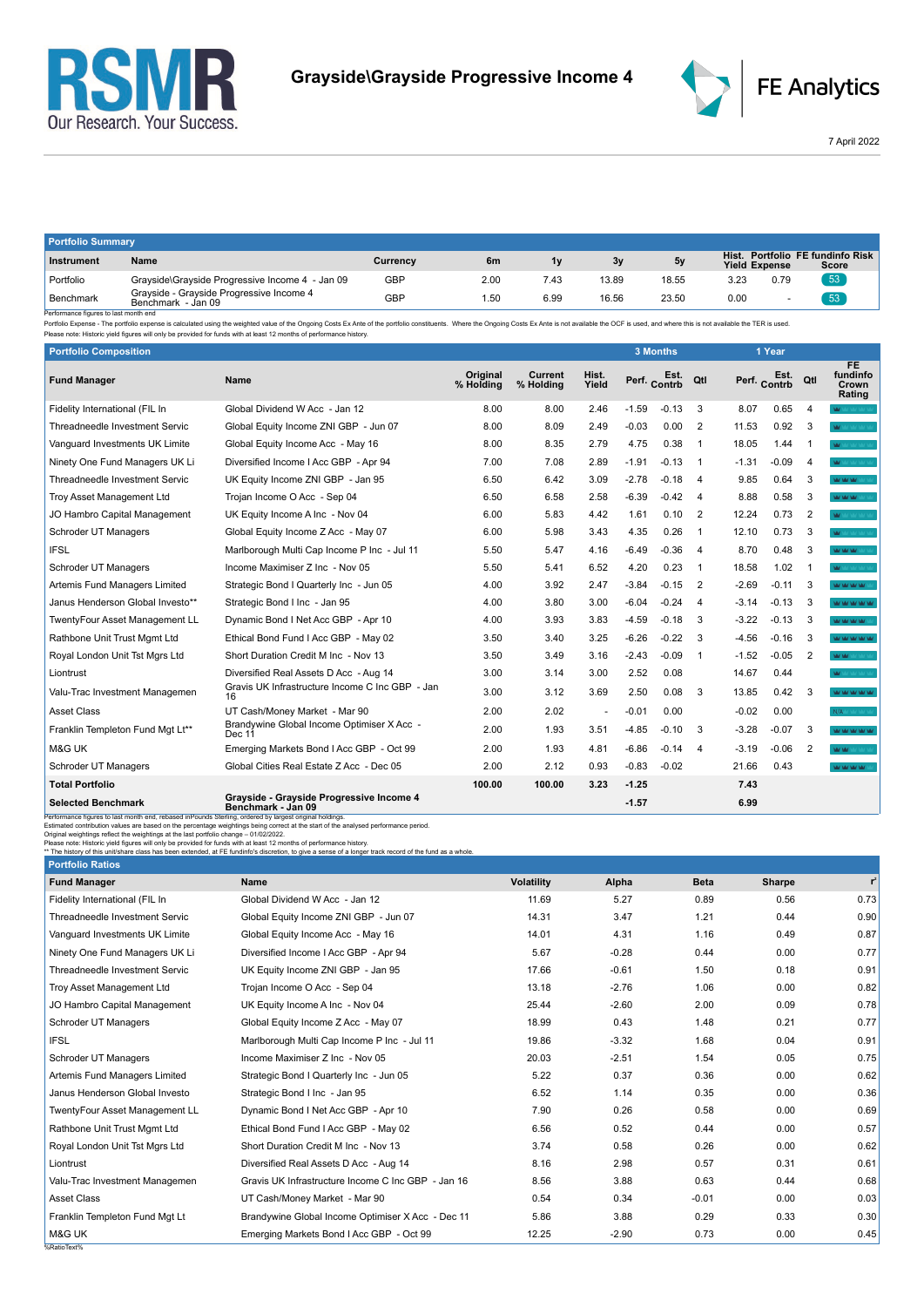| Portfolio Ratios continued |                                                                |                   |         |      |               |      |  |
|----------------------------|----------------------------------------------------------------|-------------------|---------|------|---------------|------|--|
| <b>Fund Manager</b>        | Name                                                           | <b>Volatility</b> | Alpha   | Beta | <b>Sharpe</b> |      |  |
| Schroder UT Managers       | Global Cities Real Estate Z Acc - Dec 05                       | 14.45             | 4.59    | 1.05 | 0.44          | 0.67 |  |
| <b>Total Portfolio</b>     |                                                                | 11.30             | $-0.75$ | 1.00 | 0.08          | 0.99 |  |
| <b>Selected Benchmark</b>  | Grayside - Grayside Progressive Income 4<br>Benchmark - Jan 09 | 11.26             | $\sim$  |      | 0.15          | 1.00 |  |

**B**

**A**

Ratio figures based on last 36 months total return performance, rebased in Pounds Sterling. Ratio figures are annualised where applicable.<br>The benchmark for each holding is the portfolio benchmark.



| <b>Name</b>                      | <b>Original Current</b><br>% | $\%$        |  |  |  |  |
|----------------------------------|------------------------------|-------------|--|--|--|--|
| Financials                       |                              | 13.29 13.30 |  |  |  |  |
| <b>Consumer Products</b>         |                              | 12.44 12.44 |  |  |  |  |
| Telecom, Media & Technology 9.24 |                              | 9.30        |  |  |  |  |
| Industrials                      | 8.36                         | 8.35        |  |  |  |  |
| <b>Basic Materials</b>           | 7.67                         | 7.64        |  |  |  |  |
| <b>Government Bonds</b>          | 5.72                         | 5.61        |  |  |  |  |
| <b>Health Care</b>               | 5.71                         | 5.75        |  |  |  |  |
| Corporate Bonds                  | 4.82                         | 4.72        |  |  |  |  |
| Money Market                     | 4.72                         | 4.73        |  |  |  |  |

| <b>Region Allocation</b> |                                |                              |       |  |  |  |  |
|--------------------------|--------------------------------|------------------------------|-------|--|--|--|--|
| <b>Name</b>              |                                | <b>Original Current</b><br>% | %     |  |  |  |  |
|                          | UK                             | 43.83 43.60                  |       |  |  |  |  |
|                          | North America                  | 21.35                        | 21.48 |  |  |  |  |
|                          | Europe ex UK                   | 12.79                        | 12.83 |  |  |  |  |
|                          | Money Market                   | 4.98                         | 5.00  |  |  |  |  |
|                          | International                  | 3.91                         | 3.98  |  |  |  |  |
|                          |                                |                              |       |  |  |  |  |
|                          | Pacific Basin                  | 3.08                         | 3.11  |  |  |  |  |
|                          | Europe                         | 2.54                         | 2.50  |  |  |  |  |
|                          | Japan                          | 2.46                         | 2.50  |  |  |  |  |
|                          | <b>Global Emerging Markets</b> | 1.73                         | 1.75  |  |  |  |  |

|    | <b>Top 10 Holdings</b>  | <b>Current %</b> |
|----|-------------------------|------------------|
|    | 1 Cash/Money Market     | 2.02             |
|    | 2 GLAXOSMITHKLINE       | 0.95             |
|    | 3 ANGLO AMERICAN        | 0.72             |
|    | 4 ASTRAZENECA PLC       | 0.71             |
|    | 5 IMPERIAL BRANDS PLC   | 0.62             |
|    | 6 UNILEVER PLC          | 0.62             |
|    | 7 BP                    | 0.53             |
|    | 8 DIAGEO PLC            | 0.45             |
|    | 9 ELECTROCOMPONENTS PLC | 0.44             |
|    | 10 AVIVA                | 0.43             |
| ıt |                         |                  |
|    |                         |                  |
| j  |                         |                  |
| ś  |                         |                  |
| š  |                         |                  |
| ١  |                         |                  |
| š  |                         |                  |
|    |                         |                  |



31/03/2017 - 31/03/2022 Powered by data from FE fundinfo